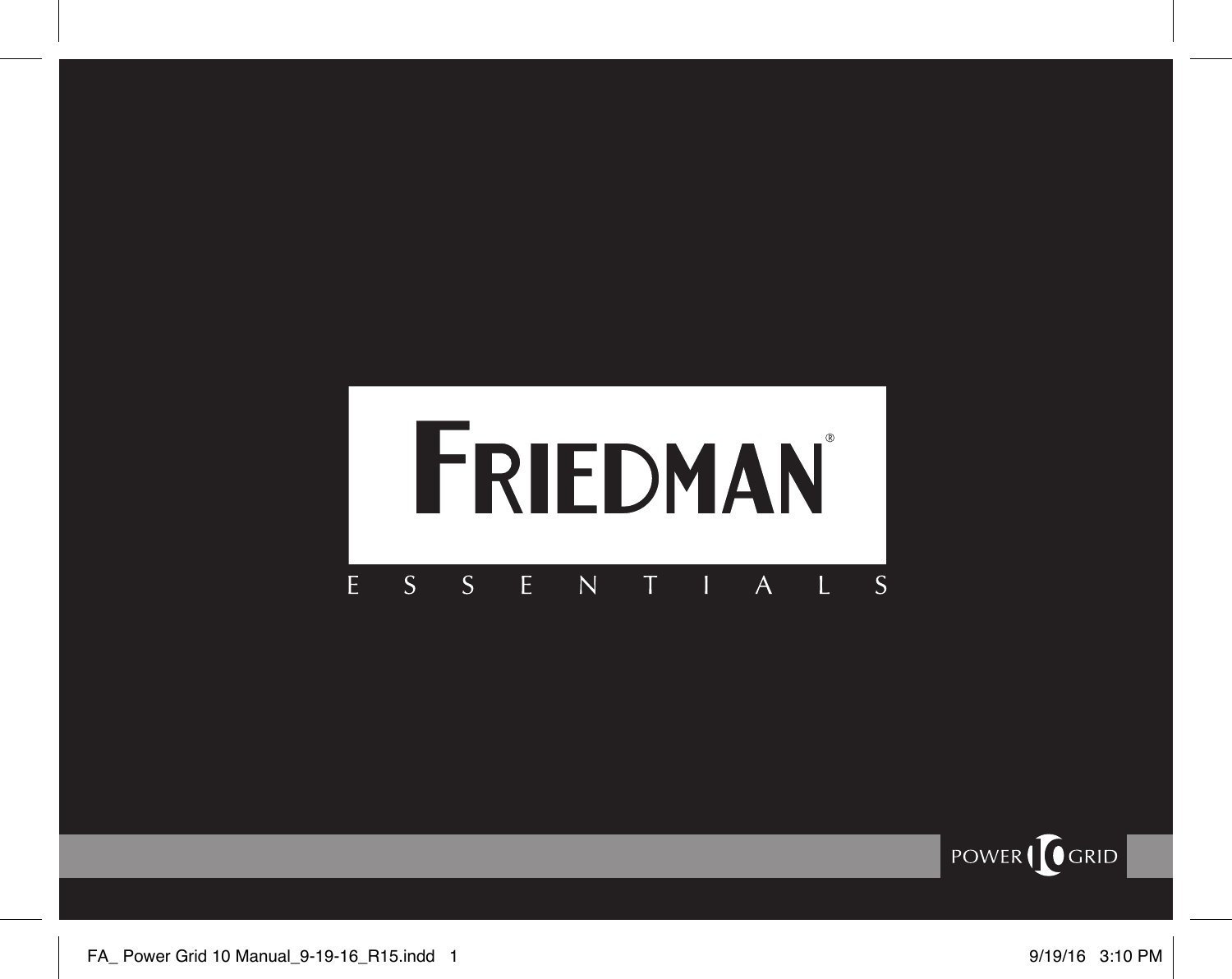## *Congratulations on your purchase of the Friedman Power Grid 10*

While Dave Friedman is world renowned for the great sound and functionality of his products, the Power Grid's claim to fame is its light weight, universal voltage and most importantly, the Power Grid 10 is dead silent. After building pedal boards and rack systems for the who's who in the industry for 25 years, Dave knows the importance of a dead silent, hum free rig.

The Friedman Power Grid 10 is a universal input voltage pedal power supply. Meaning, you can plug it in anywhere in the world without having to flip voltage switches or worrying about having to use a step up or step down transformer. The Power Grid 10 utilizes an advanced switch mode power supply, which eliminates the need to use large toroidal transformers. The result is no proximity hum will infiltrate your pedals. This allows your pedal board to be ultra quiet onstage or in the studio.

Additionally, the Power Grids switch mode power supply technology allows it to be much lighter in weight than most if not all of the current power supplies on the market. And, when your lugging around your rig all over the world, the lighter the better. The Power Grid 10 transforms the wall voltage from 100-240vac and converts it to the stated voltages on the front panel of the Power Grid 10.



### **I NSTRUCTIONS**

Please keep this instruction manual for future reference and for the duration of owning this Friedman power supply. Please carefully read and understand the instructions inside this user's manual before attempting to operate your new power supply. This instruction manual includes essential safety information regarding the use and maintenance of the power supply. Take special care to heed all warning symbols and signs inside this manual and those printed on the Power Supply itself.

**WARNING:** Using this power supply contrary to the guidelines of this manual may damage your pedals. Friedman Amplification is in no way responsible for damage of your pedals resulting in improper use of this power supply. **INPUT POWER CABLE:** Insert the included universal IEC plug into the socket on the back of the Power Grid 10. Plug the other end into a wall outlet or power strip.

### **CABLES INCLUDED:**

1 2

- 2 x 2.1mm BLACK connector to 2.5mm BLUE connector polarity reversed 20" long right angle connector on both sides.
- 10 x 2.1mm BLACK connector to 2.1mm BLACK connector regular polarity 20" long right angle connector on both sides.
- 1 x 2.1mm BLACK connector to 1/8" phono BLACK connector 20" long right angle connector on 2.1mm connector.
- 1 x 2.1mm sleeve to 1/8" tip and 2.1mm center to 1/8" sleeve 20" long.
- 1 x 18V cable 2.1mm BLACK connector with additional 2.1mm slave connector on one side to 2.1mm BLACK connector regular polarity - 20" long right angle connector on both sides.

**IMPORTANT:** You must know the power requirements of your pedals and match them to the capabilities of the Power Grid Power Supply. Mismatching your pedal's requirements and the Power Grid's performance is the difference between your pedal working correctly and potentially damaging it.

**OUTPUTS:** The Power Grid 10 provides 10 isolated outputs delivering a maximum 350mA per output at 9Vdc tip negative. *Guidelines:* If you plug a pedal that requires more current than what the Power Grid output provides, your pedal will simply not work correctly. We simply recommend not doing it!

## **KNOWING YOUR PEDALS POWER REQUIREMENTS:**

You should know what pedal you are plugging into the Power Grid 10. Inspect your pedal, refer to the instruction manual of your pedal, check online or contact the manufacturer - one way or another you should know what you plugging into this power supply.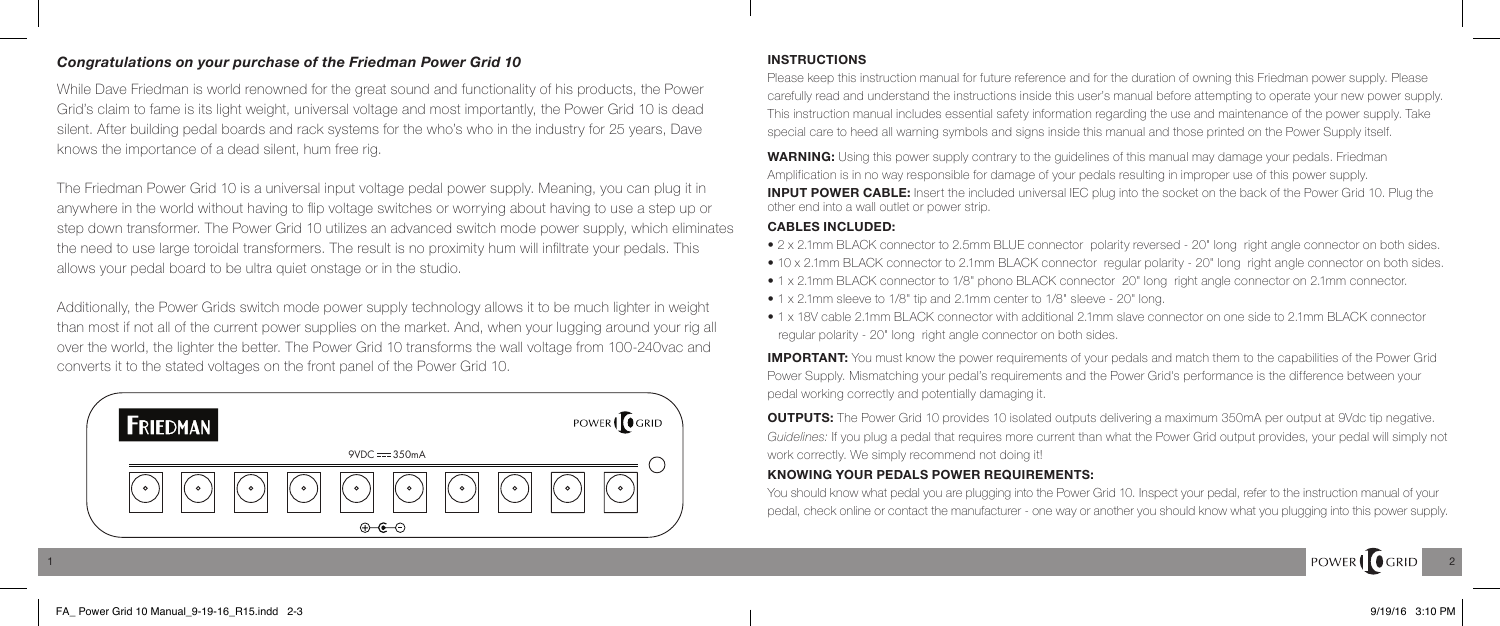### **Important:**

- If your pedal's power requirement is 9Vdc (center negative) and does not draw more than 350mA, you can plug into any output.
- If your pedal's power requirement is 9Vdc (center positive) and does not draw more than 350mA you can plug into any outputs - BUT, you must use the supplied black and blue cable supplied (which reverses the polarity)!
- If your pedal's power requirement is 18Vdc and does not draw more than 350mA, you will need to use two of the 9Vdc outputs and use the included 18V cable.

**WARNING:** DO NOT DISSAMBLE the power supply there are no serviceable parts inside.

## **WARNING!**

TO PREVENT FIRE OR SHOCK HAZARD, DO NOT EXPOSE THE POWER SUPPLY TO WATER OR MOISTURE. DO NOT OPERATE NEAR ANY WATER SOURCE

## **WHAT'S THE MEANING OF THIS?**

The lightning flash with an arrow triangular symbol is intended to alert the user to the presence of non‐insulated "dangerous voltage" within the products enclosure, and may be of sufficient magnitude to constitute a risk of electric shock

## **A** WHAT'S THE MEANING OF THIS?

The exclamation point triangular symbol is intended to alert the user to the presence of important operating and maintenance (servicing) instructions in the user manual accompanying this amplifier!

- 1. Read Instructions All the safety and operating instructions should be read before this product is operated.
- 2. Retain Instructions The safety and operating instructions should be retained for future reference.
- 3. Heed Warnings All warnings on the Power Supply and in the operating instructions should be adhered to.
- 4. Follow Instructions All operating and use instructions should be followed.
- 5. Water and Moisture The Power Supply should not be used near water for example, a bathtub, washbowl, kitchen sink, laundry tub, wet basement, or near a swimming pool, and the like.
- 6. Wall or Ceiling Mounting The product should never be mounted to a wall or ceiling.
- 7. Heat Power Supply should be situated away from heat sources such as radiators, heat registers, stoves, or other Power Supply (including amplifiers) that produce heat.
- 8. Power Sources This product should be operated only from the type of power source indicated on the rating label. If you are not sure of the type of power supply to your home, consult your product dealer or local power company.
- 9. Grounding or Polarization This product may be equipped with a polarized alternation-current line plug (a plug having one blade wider than the other). This plug will fit into the power outlet only one way. This is a safety feature. If you are unable to insert the plug fully into the outlet, try reversing the plug. If the plug should still fail to fit, contact your electrician to replace your obsolete outlet. Do not defeat the safety purpose of the polarized plug.
- 10. Power‐Cord Protection Power‐supply cords should be routed so that they are not likely to be walked on or pinched by items placed upon or against them, paying particular attention to the cord in correspondence of plugs, convenience receptacles, and the point where they exit from the power supply.
- 11. Cleaning The Power Supply should be cleaned only as recommended by the manufacturer. Clean by wiping with a dry only. Avoid getting water inside the power supply.
- 12. Non-use Periods The power cord of the Power Supply should be unplugged from the outlet when left unused for a long period of time.
- 13. Object and Liquid Entry Care should be taken so that objects do not fall and liquids are not spilled into the enclosure through openings.
- 14. Damage Requiring Service The Power Supply should be serviced by qualified service personnel when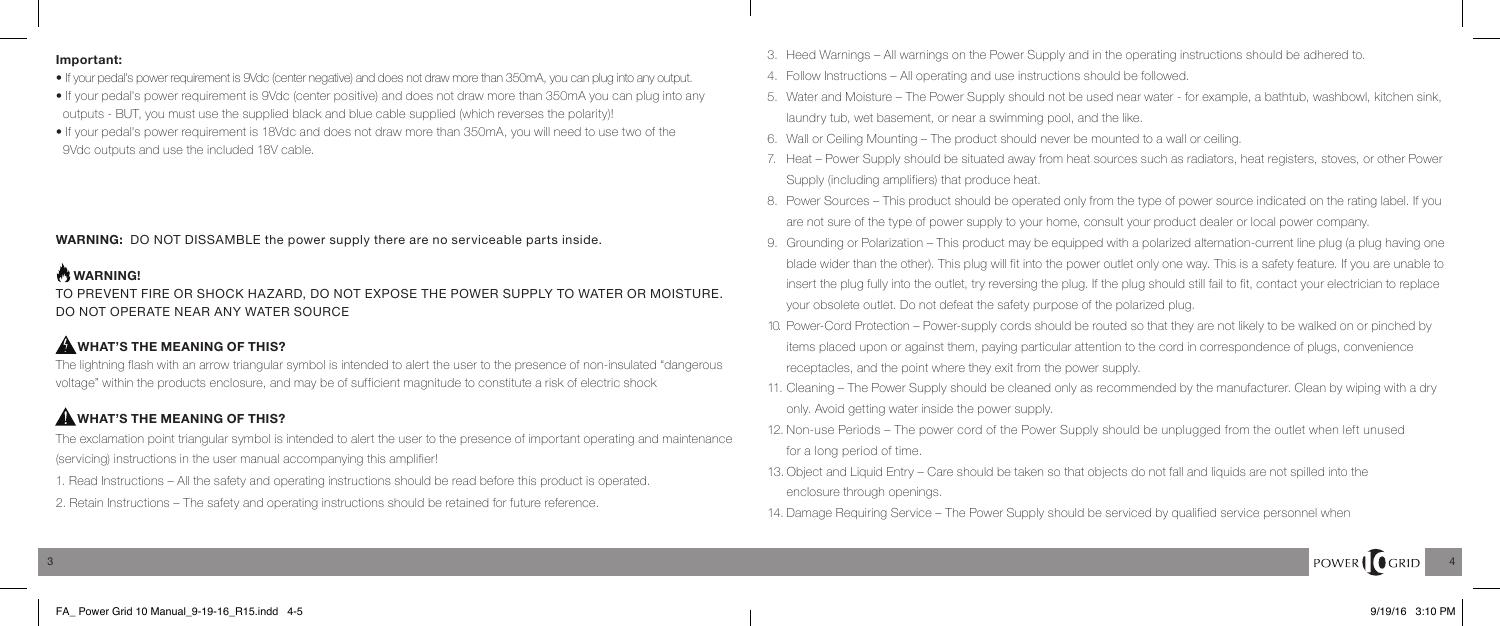- A. The power‐supply cord or the plug has been damaged; or
- B. Objects have fallen, or liquid has been spilled into the power supply; or
	- C. The Power Supply has been exposed to rain; or
	- D. The Power Supply does not appear to operate normally or exhibits a marked change in performance; or
	- E. The Power Supply has been dropped, or the enclosure damaged.
- 15. Servicing The user should not attempt any service to the Power Supply beyond that described in the operating instructions. All other servicing should be referred to qualified service personnel.
- 16. Ventilation Slots and openings in the power supply are provided for ventilation and to ensure reliable operation of the product and to protect it from overheating, and these openings must not be blocked or covered. The openings should never be blocked by placing the product on a bed, sofa, rug, or other similar surface. This product should not be placed in a built‐ in installation such as a bookcase or rack.
- 17. Attachments do not use attachments not recommended by the product manufacturer as they may cause hazards.
- 18. Lightning For added protection for this product before a lightning storm, or when it is left unattended and unused for long periods of time, unplug it from the wall outlet. This will prevent damage to the product due to lightning and powerline surges.
- 19. Replacement Parts When replacement parts are required, be sure the service technician has used replacement parts specified by the manufacturer or have the same characteristics as the original part. Unauthorized substitutions may result in fire, electric shock, or other hazards.
- 20. Safety Check Upon completion of any service or repairs to this product, ask the service technician to perform safety checks to determine that the product is in proper operating condition.

### **Limited Warranty**

**FRIEDMAN** offers a three (3) year warranty to the original purchaser that this FRIEDMAN product will be free from defects in material and workmanship. A dated sales receipt will establish coverage under this warranty. This warranty does not cover service or parts to repair damage caused by accident, neglect, normal wear, disaster, misuse, abuse, negligence, inadequate packing or shipping procedures and service, repair or modifications to the product which have not been authorized or approved by FRIEDMAN. If this product is defective in materials or workmanship as warranted above, your sole remedy shall be repair or replacement as provided below.

### **RETURN PROCEDURES**

In the unlikely event that a defect should occur, follow the procedure outlined below. Defective products must be shipped, together with a dated sales receipt, freight pre-paid and insured directly to FRIEDMAN. A Return Authorization Number must be obtained from our Customer Service Department prior to shipping the product. Products must be shipped in their original packaging or its equivalent; in any case, the risk of loss or damage in transit is to be borne by the purchaser. The Return Authorization Number must appear in large print directly below the shipping address. Always include a brief description of the defect, along with your correct return address and telephone number.

When emailing to inquire about a returned product, always refer to the Return Authorization Number. If FRIEDMAN determines that the unit was defective in materials or workmanship at any time during the warranty period, FRIEDMAN has the option of repairing or replacing the product at no additional charge, except as set forth below. All replaced parts become a property of FRIEDMAN. Products replaced or repaired under this warranty will be returned via ground shipping within the United States-freight prepaid. FRIEDMAN is not responsible for costs associated with expedited shipping, either to FRIEDMAN or the return of the product to the customer.

**INCIDENTAL OR CONSEQUENTIAL DAMAGE** In no event is FRIEDMAN liable for any incidental or consequential damages arising out of the use or inability to use of any FRIEDMAN product, even if FRIEDMAN or a

FRIEDMAN dealer has been advised of the possibility of such damages, or any other claim by any other party. Some states do not allow the exclusion or limitation of consequential damages, so the above limitation and exclusion may not apply to you. This warranty gives you specific legal rights and you may also have other rights which may vary from state to state.

#### **FOR YOUR PROTECTION**

Please complete the online warranty registration within (10) ten days of the date of purchase so that we may contact you directly in the event a safety notification issued in accordance with the 1972 Consumer Product Safety Act.

This equipment has been tested and found to comply with the limits for a Class B digital device, pursuant to part 15 of the FCC Rules. These limits are designed to provide reasonable protection against harmful interference in a residential installation.

This equipment generates, uses and can radiate radio frequency energy and, if not installed and used in accordance with the instructions, may cause harmful interference to radio communications. However, there is no guarantee that interference will not occur in a particular installation. If this equipment does cause harmful interference to radio or television reception, which can be determined by turning the equipment off and on, the user is encouraged to try to correct the interference by one or more of the following measures:

- Reorient or relocate the receiving antenna.
- Increase the separation between the equipment and receiver.
- Connect the equipment into an outlet on a circuit different from that to which the receiver is connected.
- Consult the dealer or an experienced radio/ TV technician for help.

Changes or modifications not expressly approved by the party responsible for compliance could void the user's authority to operate the equipment.

#### **CUSTOMER SUPPORT**

Our dedicated staff is ready to help you with any warranty or product questions - please email us at FriedmanAmps@Gmail.com